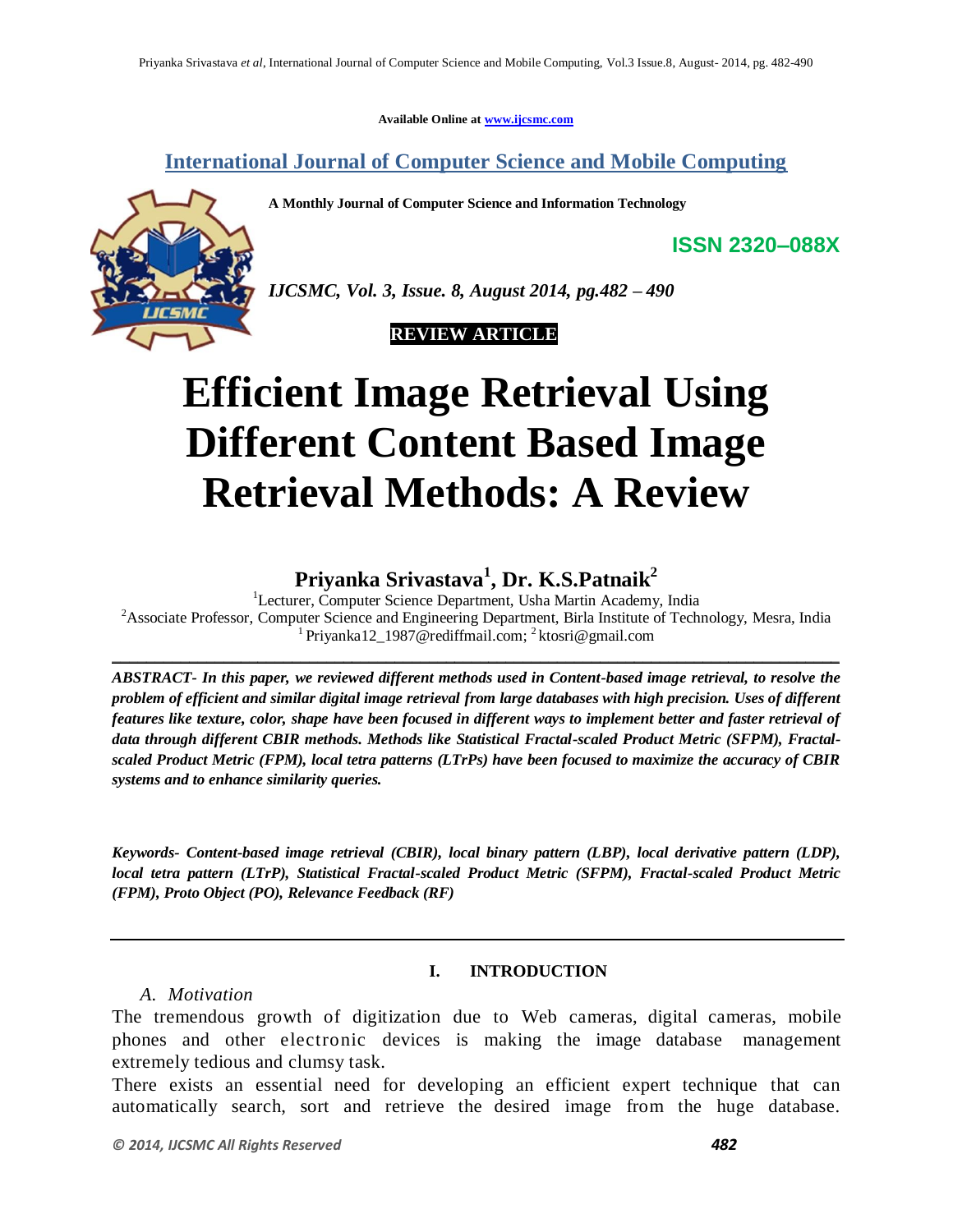Content-based image retrieval (CBIR) is one of the common methods for such applications. The fundamental step of CBIR is its feature extraction whose effectiveness depends upon the method adopted for extracting features from given images. The features in CBIR includes color, texture, shape, faces, spatial layout, etc., to represent and index the image database, classified as general features or primitive features such as color, texture, shape and domain-specific features or logical features such as human faces, fingerprints, etc.

Earlier, introduction of picture archiving and communication system (PACS) [4] has contributed to the effective use of digital images. But image retrieval in PACS is not fast and steady as expected by the user. Most solutions in PACS are based on metadata as image height, width, type of compression used to store it. Therefore, CBIR techniques have been exclusively researched in the last f ew years to retrieve a specific image as result by inputting query images irrespective of text based search and it manages digital picture archives based on their visual characteristics.

Now-a-days, different techniques of CBIR came in existence to remove the problem of partial occlusion (accurate object are not retrieved as it is hidden by other object), non rigid motion, over segmentation [2]. A non-rigid motion is a motion that is flexible. The result of various objects having non-rigid motion does not resemble the original object in some respect.

#### *B.* Background

CBIR, image retrieval is mainly performed for analyzing similarity among different images using distance function which compares the feature vectors to quantify how close (similar) two vectors are, focusing the queries. Feature vector are numerical value of different features of an image. Major issues in CBIR systems includes how to define a feature vector(signature) which denotes image content and how to determine the similarity between a pair of images based on their signatures.

The visual properties of an image such as color, texture, shape is being extracted by image segmentation algorithms [4] also called feature extractors or image descriptors, either globally or locally (region of interest). It computes a number of numeric values, representing features or signatures of the images. The signature is then processed through a function to measure the similarity between signatures of different images. Examples can include histogram for color, Haralick descriptors for texture, and Zernike moments for shape [4]. Zernike polynomials state a precise mathematical model to capture the global shape of images while preserving enough information. Zernike moments of an image are the projections of the image pixel onto a base function which does not changes with respect to image size, rotation, translation.

However, the use of large number of extractors leads to "dimensionality curse", which reduce the query accuracy and retrieval speed. Therefore, suitable methods which combine feature extractors without degrading the results are needed.

A suitable approach is to combine multiple descriptors by estimating the similarity for each of them in a base level and then aggregates the partial similarities using a composition function.

Another major issue is the gap between the low-level visual features and the high level semantic features within images. High level semantic feature retrieval requires the system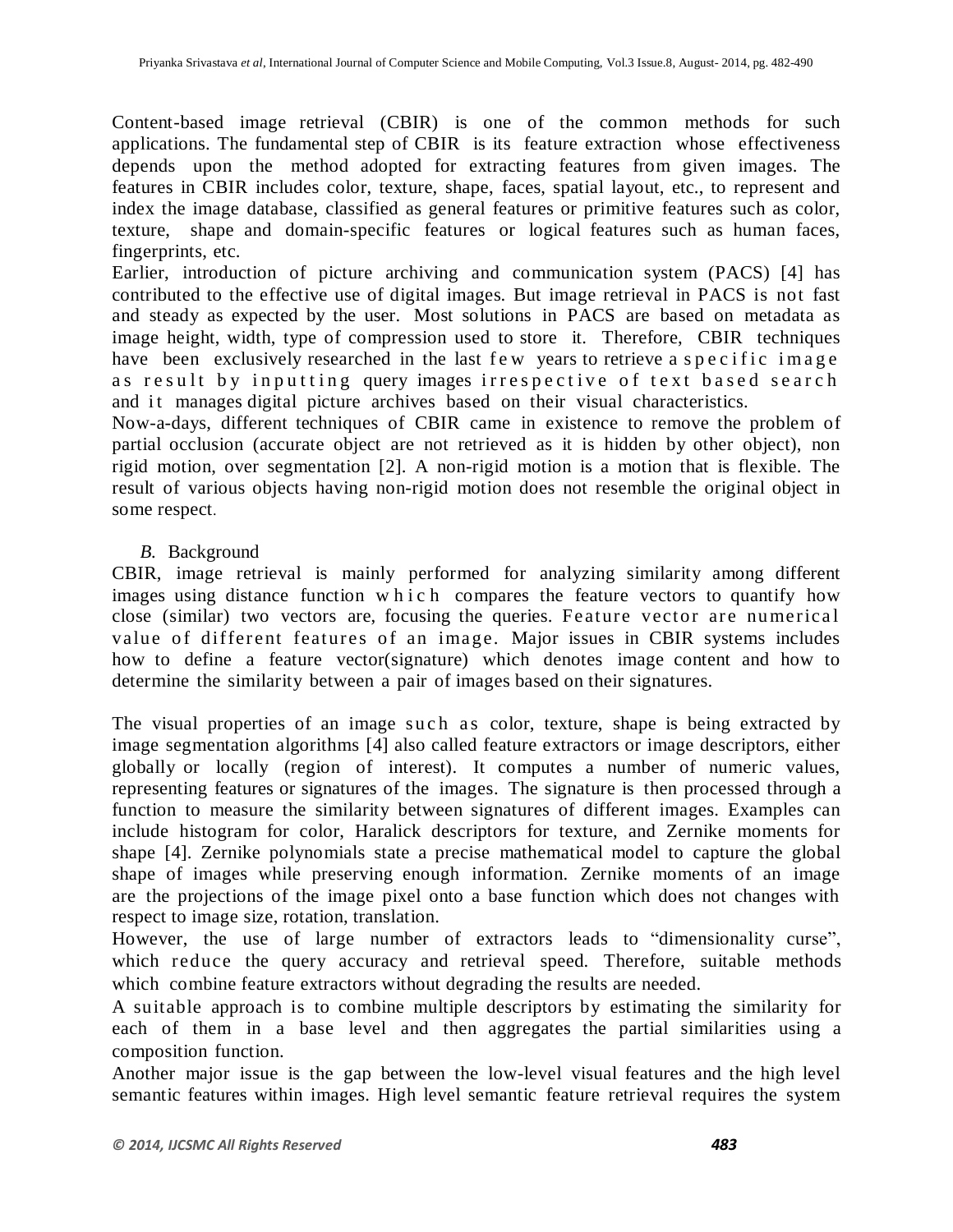to measure the similarity in a way human being would perceive or recognize [8]. It includes integrating low level features with other media, like audio, text, etc. which are more natural to human being, and therefore at a higher level. For a given query, the Relevance feedback (RF) is the most powerful tools to narrow the semantic gap problem [7] and thus improves the performance of a CBIR system. CBIR system first retrieves a list of different images according to a predefined similarity metrics, often defined by the distance between query vector and feature vectors of images in a database [15]. It focuses on the correlation between a user and a search engine by analyzing similar or dissimilar images with the query image, which can be positive and negative feedbacks by the user respectively [5], and the system will refine the query with new list of images but it is having several shortcomings. To address the challenges encountered by traditional RF approaches many studies have been attempted by resorting to the user information provided by a number of users. Therefore, besides the low-level visual features of images, each pair can also be related with a set of similar or dissimilar pairwise constraints decided by users. This new approach of utilizing user feedback log data [3] which can be achieved when the system can accumulate RF information provided by a number of users with similar and dissimilar pairwise constraints, for image retrieval is termed as collaborative image retrieval (CIR) whose basic purpose is to enhance the performance of CBIR system.

Different approaches of CBIR mainly works within three categories in a unified framework, i.e., unsupervised learning, supervised learning with explicit class labels, weakly supervised learning with pairwise constraints (or side information). Unsupervised learning method does not use any class label information and normally prohibit the internal distribution of data. Supervised learning approaches can effectively explore certain collections of data with explicit class labels. Almost all weakly supervised learning approaches [3] can only learn distance metric from the training data that are viewed in the forms of pairwise constraints (or side information), in which each pairwise constraint determines whether the corresponding two samples are similar or dissimilar for a defined task.

#### **II. DIFFERENT METHODS USED FOR CBIR**

#### *A. Fractal-scaled Product Metric (FPM method)*

Every feature extractors generate signatures compared by metrics which in turn generate metric space. n metric spaces can be aggregated as,  $M_i = (S_i, \delta_i)$ ,  $1 \le i \le n$ , defining a metric over the Cartesian product of  $M_1 \times M_2 \times ... \times M_n$ , called product metric. The FPM method calculates the scale factors (or weights  $w_i$ ) as given in equation 1 between the composed metrics based on correlation fractal dimension of each original metric space prepared by the extracted descriptors. By knowing correlation fractal dimension of a dataset, prediction of its properties which are similar to that of a dimensional dataset is done with approximately the same embedded dimension**.**

The composition distance function  $\Delta$  between two images x, y is the aggregation of individual distances  $\delta_i$  ( $x_i$ ,  $y_i$ ) as

 $\Delta(x, y) = \sum_{i=1}^{r} w_i \cdot \delta_i(x_i, y_i)$  equation (1) Where  $w_i$  is the weight associated with respective descriptor.

Main focus of FPM [4] is to identify the role for the overall similarity calculation of each descriptor. The value of the intrinsic dimension focus the presence of correlations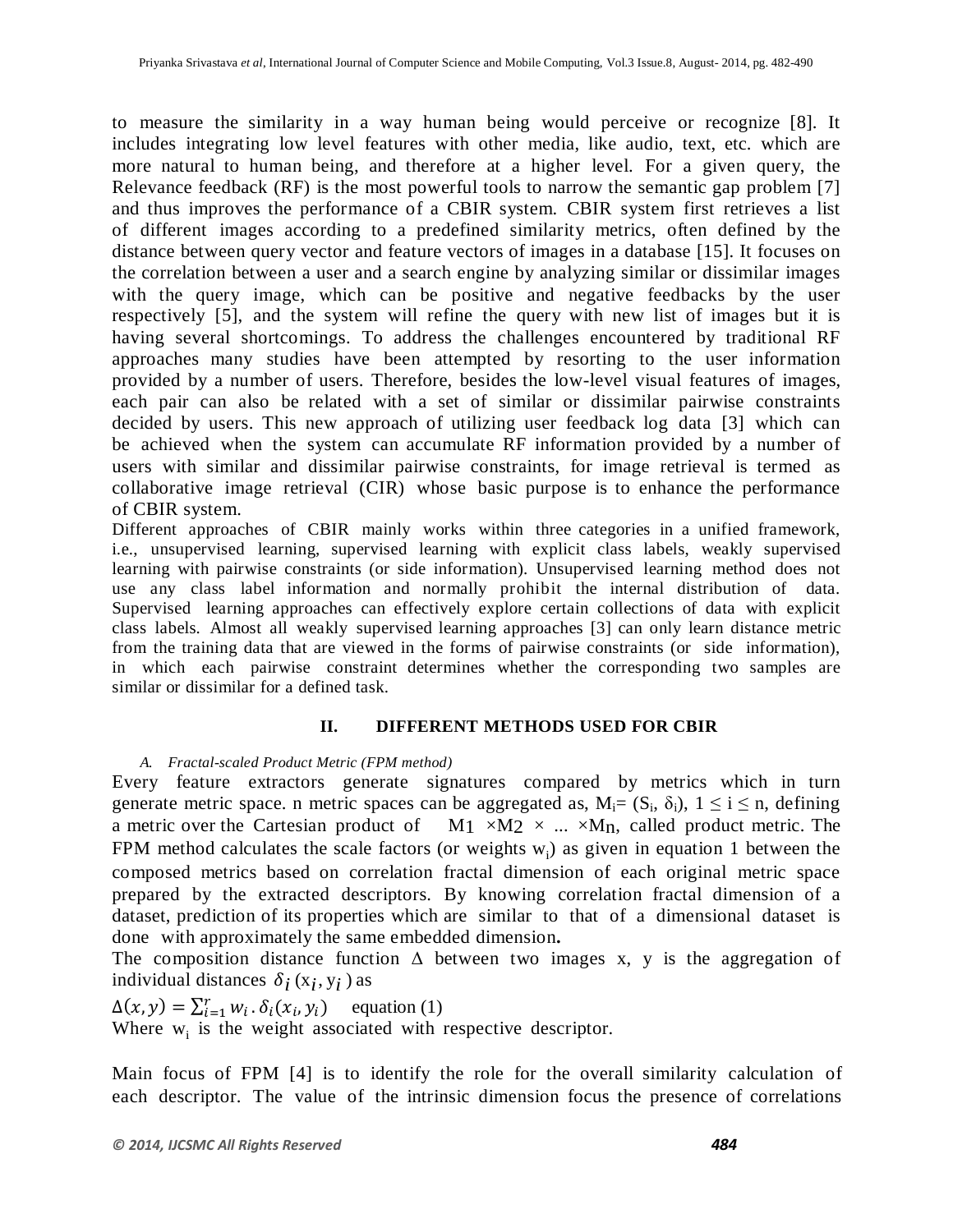among the attributes of a dataset, the fractal dimension gives an estimate of a lower bound for the number of features needed in a similarity search to record the essentiality of data information. The FPM method performs normalization to shrink the effects of the range difference in the similarity computation by using the largest known distance dmaxi for each descriptor.

FPM metric can be given as:  $\Delta(x, y) = \sum_{i}^{n} D_{2i} \cdot \frac{\delta(x_i, y_i)}{dy_i}$  $\boldsymbol{d}$ n<br>i equation(2)

Here,  $D_2$  is correlation fractal dimension, dmax<sub>i</sub> is the largest known distance between all pairs of elements considering every descriptor, i denotes the descriptor but this approach is quadratic on the number of elements.

#### *B. Statistical Fractal-scaled Product Metric (SFPM)*

The Statistical Fractal-scaled Product Metric technique [4] maximizes the query accuracy with minimum number of features used to perform the query. This method combines statistical approach (association rule mining) to perform feature selection and fractal theory approach (FPM) to find the most suitable weight of features which speed up data searching.

first step involves the submission of images from the database to a set of feature extractors where image being represented by its feature vectors which then proceed to feature selection process through the StARMiner algorithm [4], inducing reduced set of features for each extractor. StARMiner, termed as Statistical Association Rule Miner. It produce more semantically significant patterns. Spatio-Temporal Association Rules (STARs) describes how objects move between regions over time [9]. The reduced feature vector's properties are analyzed using the fractal theory (FPM method), producing scale factors for multi-descriptors. Lastly, it is submitted to CBIR system for execution of the similarity queries asked by the user, thus improves the correctness of the result and the speed of the query execution [4].



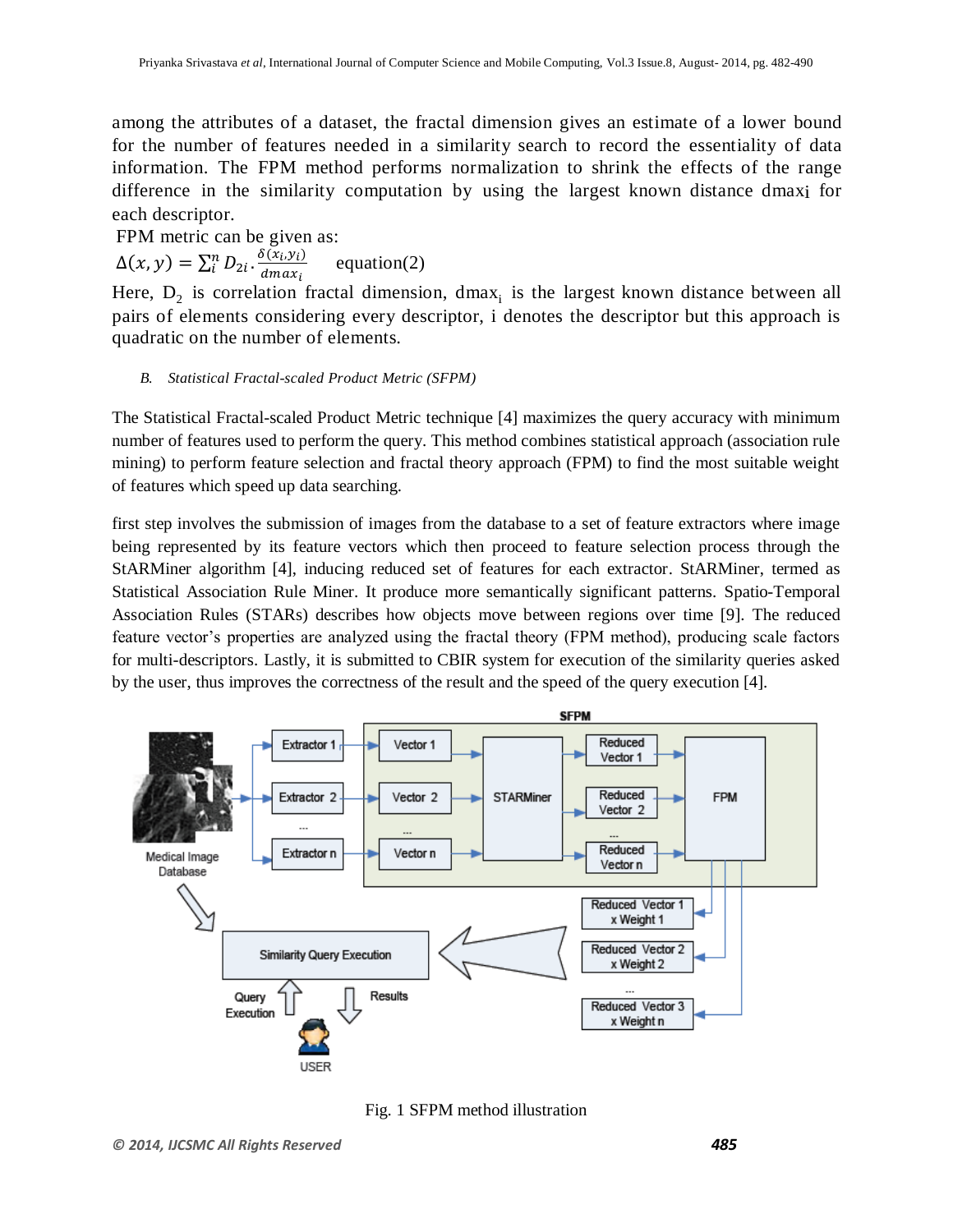SFPM starts its process by StARMiner, which does a significant reduction in the number of features of the feature vectors. StARMiner algorithm is used to determine statistical association rules from a dataset (image) to select the most relevant features by removing noise and redundant features, making a new and enhanced sketch of the images with query precision.

Let T be the collection of data of medical images, x an image class,  $T_x \in T$  where  $T_x$  is the subset of images of class x and F is a feature. Let  $\mu_F(Z)$  and  $\sigma_F(Z)$  be the mean and standard deviation of the values of feature F respectively, of subset of images Z. StarMiner uses three edges,  $\Delta \mu_{min}$  as the minimum allowed difference between the average of the feature F in images from class x and in the remaining dataset,  $\gamma_{\text{min}}$  as the minimum confidence to reject the hypothesis H<sub>0</sub> and  $\Delta\sigma_{\text{max}}$  as the maximum standard deviation of F allowed in a given class. StARMiner algorithm follows rules of the form  $x \rightarrow F$ , if the following equations satisfied [4].

- $\mu_f(T_x) \mu_f(T T_x) \geq \Delta \mu_{\min}$
- $\sigma_f(T_x) \leq \Delta \sigma_{\text{max}}$
- H0 :  $\mu_f(T_x) = \mu_f (T T_x)$

Here,  $x \rightarrow F$  relates a feature F with a class x, where values of F have statistically distinct behavior in images of class x. It indicates that F is a prominent feature to distinguish images of class x from the remaining image as it is having particular and uniform behavior in images of a given class.

Let T be the collection of data of medical images, x an image class,  $T_x \in T$  where  $T_x$  is the subset of images of class x and F is a feature. Let  $\mu_F(Z)$  and  $\sigma_F(Z)$  be the mean and standard deviation of the values of feature F respectively, of subset of images Z. StarMiner uses three edges,  $\Delta \mu_{min}$  as the minimum allowed difference between the average of the feature F in images from class x and in the remaining dataset,  $\gamma_{min}$  as the minimum confidence to reject the hypothesis H<sub>0</sub> and  $\Delta\sigma_{max}$  as the maximum standard deviation of F allowed in a given class. StARMiner algorithm follows rules of the form  $x \rightarrow F$ , if the following equations satisfied [4].

$$
\mu_f(T_x) = \mu_f(T - T_x) \geq \Delta \mu_{min}
$$

σ<sub>f</sub> (T<sub>x</sub>)  $\leq \Delta$ σ<sub>max</sub>

 $H0: \mu_f(T_x) = \mu_f (T - T_x)$ 

Here,  $x \rightarrow F$  relates a feature F with a class x, where values of F have statistically distinct behavior in images of class x. It indicates that F is a prominent feature to distinguish images of class x from the remaining image as it is having particular and uniform behavior in images of a given class.

Let T be the collection of data of medical images, x an image class,  $T_x \in T$  where  $T_x$  is the subset of images of class x and F is a feature. Let  $\mu_F(Z)$  and  $\sigma_F(Z)$  be the mean and standard deviation of the values of feature F respectively, of subset of images Z. StarMiner uses three edges,  $\Delta \mu_{min}$  as the minimum allowed difference between the average of the feature F in images from class x and in the remaining dataset,  $\gamma_{\text{min}}$  as the minimum confidence to reject the hypothesis H<sub>0</sub> and  $\Delta\sigma_{\text{max}}$  as the maximum standard deviation of F allowed in a given class. StARMiner algorithm follows rules of the form  $x \rightarrow F$ , if the following equations satisfied [4].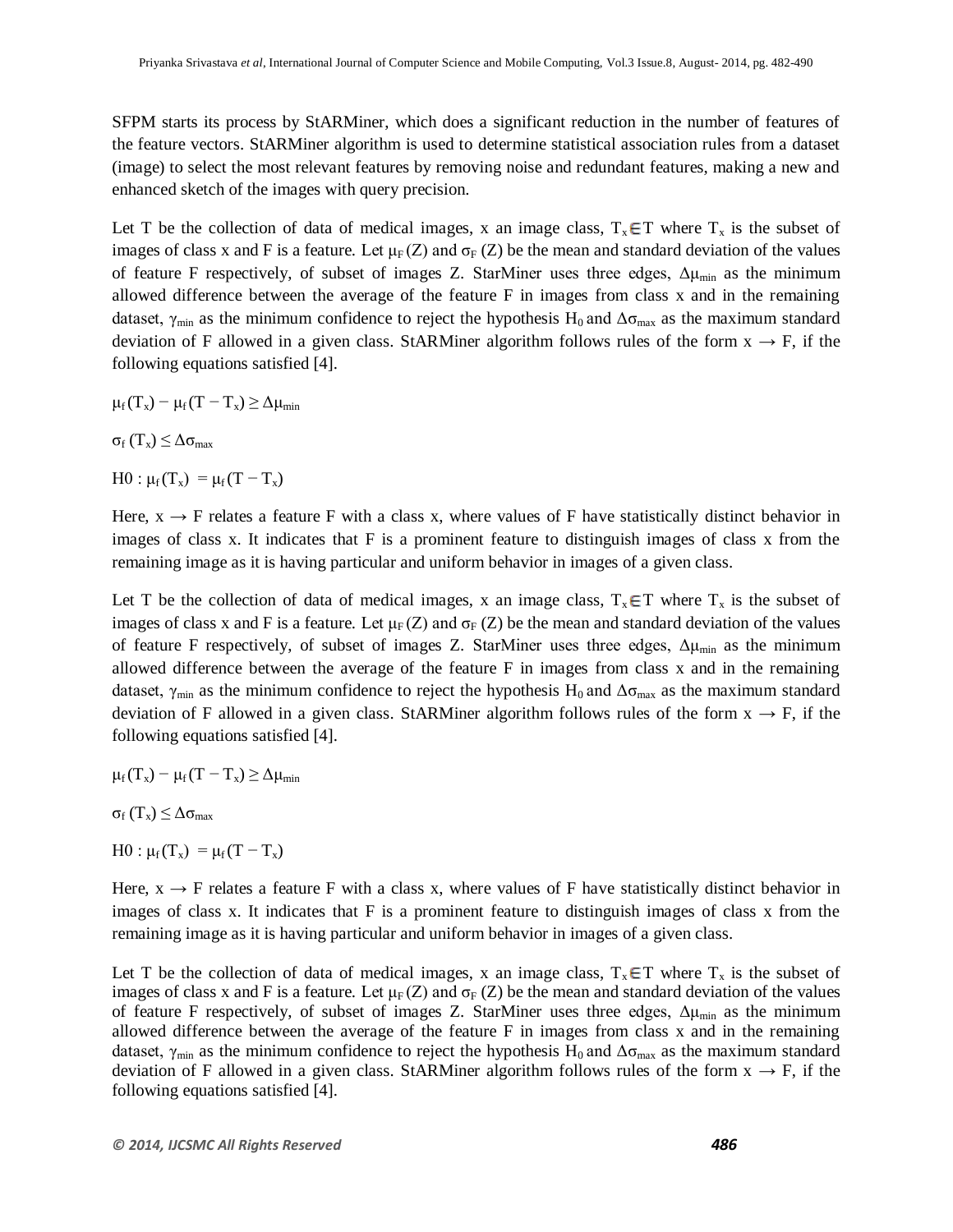Let T be the collection of data of medical images, x an image class,  $Tx$  T where  $Tx$  is the subset of images of class x and F is a feature. Let  $\mu$ F (Z) and  $\sigma$ F (Z) be the mean and standard deviation of the values of feature F respectively, of subset of images Z. StarMiner uses three edges, Δμmin as the minimum allowed difference between the average of the feature F in images from class x and in the remaining dataset, γmin as the minimum confidence to reject the hypothesis H0 and Δσmax as the maximum standard deviation of F allowed in a given class. StARMiner algorithm follows rules of the form  $x \rightarrow F$ , if the following equations satisfied [4].

Let T be the collection of data of medical images, x an image class,  $T_x \in T$  where  $T_x$  is the subset of images of class x and F is a feature. Let  $\mu_F(Z)$  and  $\sigma_F(Z)$  be the mean and standard deviation of the values of feature F respectively, of subset of images Z. StarMiner uses three edges,  $\Delta \mu_{\text{min}}$  as the minimum allowed difference between the average of the feature F in images from class x and in the remaining dataset,  $\gamma_{\text{min}}$  as the minimum confidence to reject the hypothesis H<sub>0</sub> and  $\Delta\sigma_{\text{max}}$  as the maximum standard deviation of F allowed in a given class. StARMiner algorithm follows rules of the form  $x \rightarrow F$ , if the following equations satisfied [4].

 $\mu_f(T_x) - \mu_f(T - T_x) \geq \Delta \mu_{\min}$ 

 $\sigma_f(T_x) \leq \Delta \sigma_{\text{max}}$ 

 $H0: \mu_f(T_x) = \mu_f(T - T_x)$ 

Here,  $x \rightarrow F$  relates a feature F with a class x, where values of F have statistically distinct behavior in images of class x. It indicates that F is a prominent feature to distinguish images of class x from the remaining image as it is having particular and uniform behavior in images of a given class.

#### *C. Local Tetra Pattern*

For texture classification and its retrieval, Local Tetra Pattern (LTrP) [1] emerged as a silver line. The LTrP describes the spatial distribution of the local texture by the use of direction of the center gray pixel gc. The Local Binary Pattern(LBP), Local Derivative Pattern(LDP), and Local Ternary Pattern(LTP) extract information based on the distribution of edges, which is having only two directions i.e. positive direction or negative direction. But local tetra patterns (LTrPs) focus on four direction code i.e. it differentiates the edges in more than two directions [11]. It calculates the directionality of all pixels by the use of 0 and 90 derivatives of LDPs. LBP and LTP determines the relationship between the referenced pixel and its surrounding neighbors by computing gray-level difference. But LTrP encodes the relationship between the referenced pixel and its neighbor pixel based on the directions being calculated using the first-order derivatives in vertical and horizontal directions. It present a statistical view of the texture retrieval problem by combining the two related tasks, named as feature extraction (FE) and similarity measurement (SM) [11].

Suppose an image as I, the first-order derivatives along 0 and 90 directions are denoted as  $I^1_{\text{e}}(g_p)$  where  $e=0.90$ . Let  $g_c$  be the center pixel of image I, and  $g_h$  and  $g_v$  denote the horizontal and vertical neighborhoods of  $g_c$ , respectively. The first-order derivatives at the center pixel  $g_c$  can be calculated as:

 $I_0(g_c) = I(g_h) - I(g_c)$  $1_{90}(g_c) = I(g_h) - I(g_c)$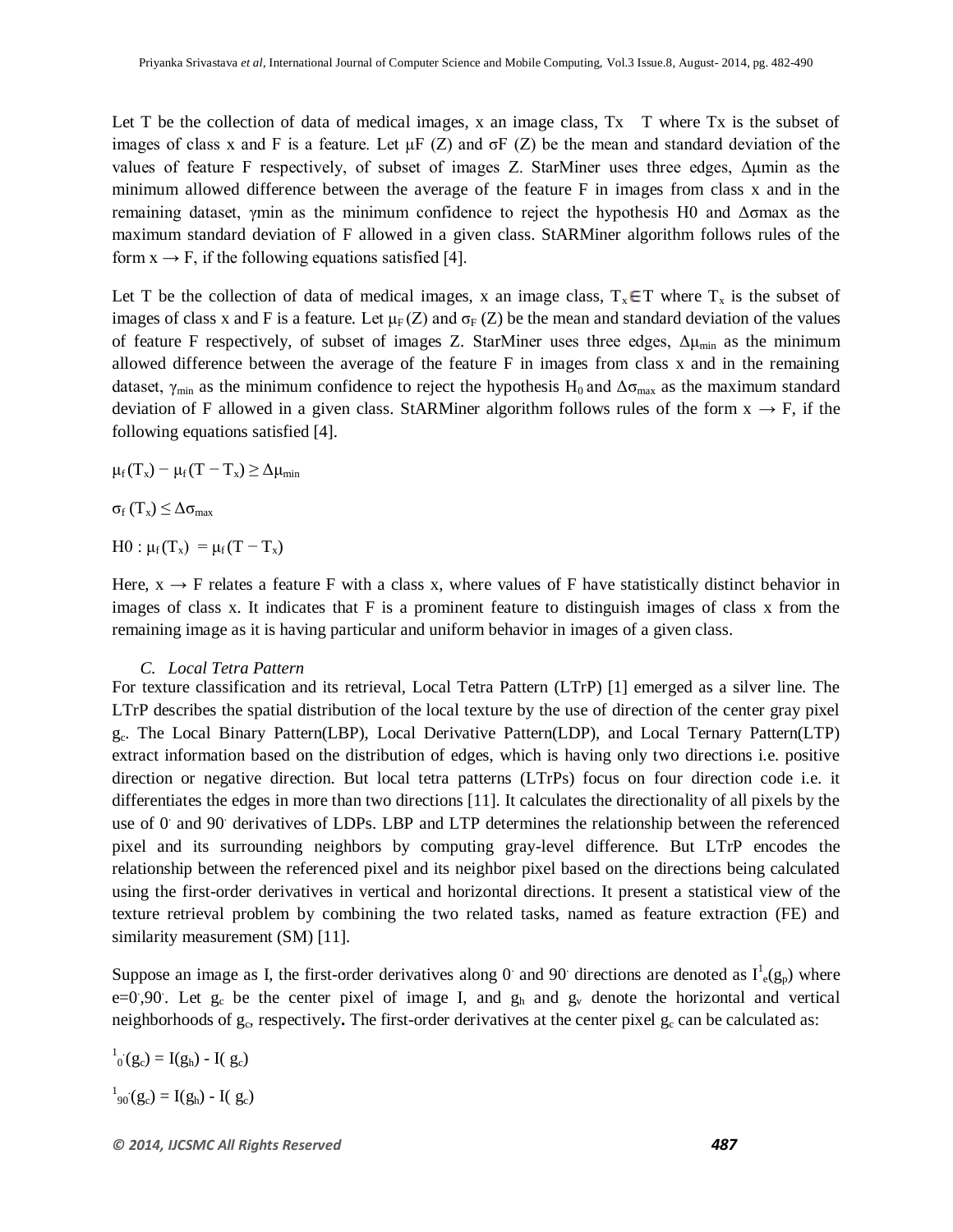LBP is an efficient texture operator which labels the pixels of an image by using the neighborhood of each pixel and considers the result as a binary number. To capture texture information of the face appearance, LBP descriptor is incorporated into multiscale heat-kernel.

Provided a center pixel in the image, the LBP value is computed by analyzing its gray value with its neighbors, based on

$$
LBP_{P,R} = \sum_{p=1}^{P} 2^{(p-1)} \times f_1(g_p - g_c)
$$
  

$$
f_1(x) = \begin{cases} 1, & x > 0 \\ 0, & else \end{cases}
$$

Where  $g_c$  is the gray value of the center pixel,  $g_p$  is the gray value of its center neighbors, P is the total number of neighbors, and R is the radius of the neighborhood.

Zhang *et al.* introduced the feasibility and effectiveness of LDPs for face recognition using high order local patterns. It considers the LBP as the nondirectional first-order local pattern operator and extended it to (n-1)th order derivative. The LDP contains more detailed discriminative features in comparison of LBP**.** 

LDP involves two different phases. In the first phase, image of the face is decomposed into different orientation and scale using multiscale and multiorientation Gabor filters. In the second phase, LBP analysis is used for neighboring relationship description not only in image space but also in different scale and orientation responses [1].

#### *D. Content-Based Scalability with JPEG 2000*

Image being characterized by mathematical curves and straight lines and which is being used at all resolutions and at all sizes is termed as scalable image. A prominent example which provides scalability with respect to quality, resolution and color component in the transfer of images is JPEG2000 (an image compression standard and coding system). An image is composed of several object regions. Initially, identification and description of semantic object region is done, and then addition of information to what is being coded for meaningful interpretation to both humans and computers. The two main areas are, object- based coding and region-based coding.

However scalability with respect to semantic content is done by region based bit allocation mechanism within the JPEG2000 using the concept of proto objects which also bridges the semantic gap between object-based and region-based approaches. Proto Object is defined as a volatile unit of visual information which can be bounded into a coherent and stable object when accessed by focused attention.

Initially an input image is partitioned into different proto-objects (a region which contains semantically meaningful physical object) and background regions (region that contains no object of interest) by simulating visual focus of attention on salient proto-objects [6] and then separately encodes these regions using JPEG2000 coding systems.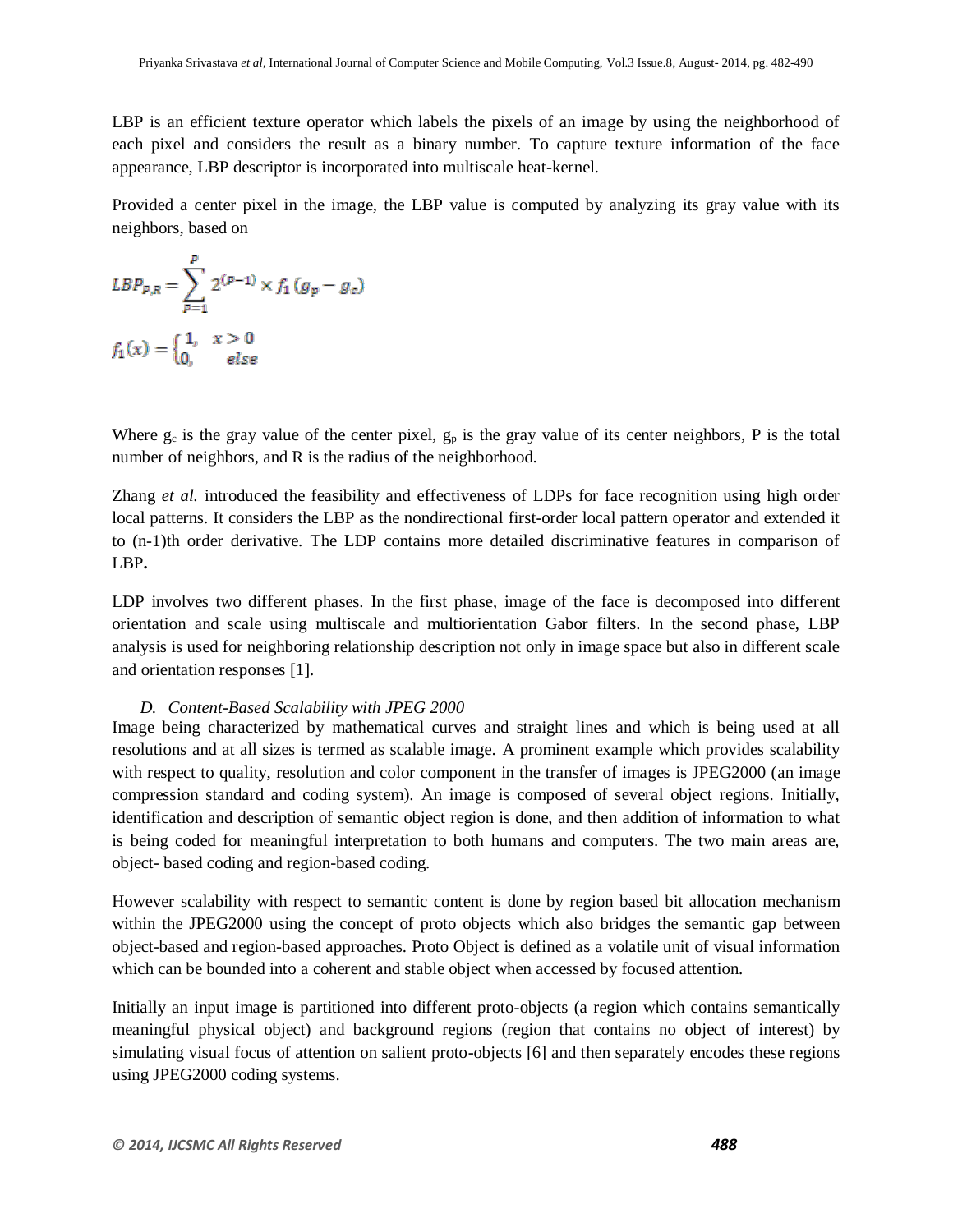An object-based coding of generic scene content requires segmentation methods which can be defined as the classification or clustering an image into several parts or regions according to the features of image [10], to determine pixels with markup tags specifying what each set of pixels represents. Another option is lower level process of region-based coding, which focus on image regions as semantic unit defined by their statistical properties. Statistically homogeneous regions can be taken out by pixel-level segmentation techniques and the shape of a region needs to be coded using shape coding algorithms. To transmit the background separately from the foreground, there is the requirement of refined motion analysis and prediction strategies which is not an efficient method.

The proposed JPEG2000 system to support the content-based scalability, as shown in Fig. 3, we first fragment an input image into PO regions and BG regions, and then amend both the construction of an operational RD curve in the coding pipeline and the implementation of an efficient rate control scheme in terms of PO regions. Two major modifications being made in standard JPEG2000 system are as follows: 1) Use of PO region segmentation instead of tile partition.2) Analyzing he quality layer in terms of PO regions.

This segmentation also provides accurate rate control scheme including scalability with respect to content. Walther et al. gave the origin of PO region segmentation. By extracting particular image region around the focus of attention, a PO can be obtained. Then updated saliency map is obtained by setting the saliency value of the locations belonging to the PO region to zero**.** Second PO region is obtained by performing the same PO region finding process on the updated saliency map. The above process repeats until the maximum saliency value of the updated saliency map becomes less than the predefined threshold. Finally, the pixels not assigned to any PO regions in the saliency map belong to BG regions.

#### **III. CONCLUSIONS**

From the above mentioned review, it has been resulted that SFPM have decreased the feature vector size up to 65% and improved its query precision up to 27% as compared to FPM approach. Thus it is wellsuited to improve the quality of content based query in CBIR systems. JPEG 2000 rate control approach efficiently reduces the computational complexity and memory usage and produce high quality image. Performance analysis determines that LTrP improves the retrieval result from 70.34% to 75.9% in terms of average precision. But still more focus is required to enhance the CBIR methods which can include semantic features irrespective of low level features.

#### **REFERENCES**

- [1] S. Murala, R. P. Maheshwari and R. Balasubramanian, "Local Tetra Patterns: A New Feature Descriptor for Content-Based Image Retrieval," *IEEE Transactions on Image Processing*, vol. 5, pp. 2874-2886, May 2012.
- [2] J. Xue, C. Li and N. Zheng, "Proto-Object Based Rate Control for JPEG2000: An Approach to Content-Based Scalability," *IEEE Transactions on Image Processing*, vol. 20(4), pp. 1177-1184, April 2011.
- [3] L. Zhang, W. Lipo and L. Weisi "Conjunctive Patches Subspace Learning With Side Information for Collaborative Image Retrieval," *IEEE Transactions on Image Processing*, vol. 21(8), pp. 3707-3720, Aug. 2012.
- [4] R. Bueno, M. X. Ribeiro, A. J. M. Traina and C. Traina, "Improving Medical Image Retrieval through Multi-Descriptor Similarity Functions and Association Rules", *IEEE 23rd International Symposium*, pp. 309-314, Oct. 2010.
- [5] L. Zhang, L. Wang and W. Lin, "Semisupervised Biased Maximum Margin Analysis for Interactive Image Retrieval," *IEEE Transactions On Image Processing,* vol. 21(4), pp. 2294-2308, April 2012.